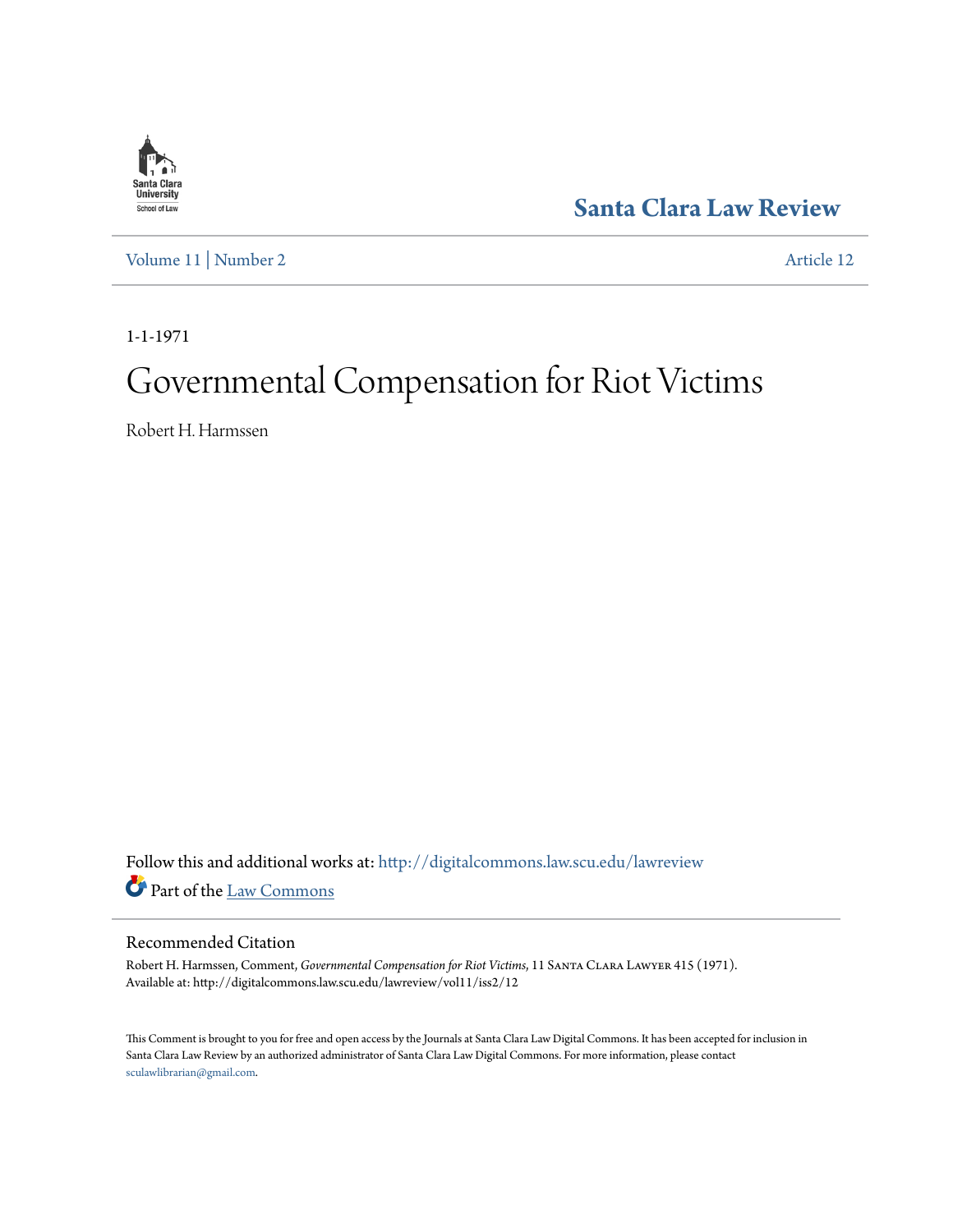## **GOVERNMENTAL COMPENSATION** FOR RIOT VICTIMS

The tremendous increase in civil disorders and riots over the last few years has sharpened the nation's focus on riot damages.<sup>1</sup> Businessmen and home owners in many areas of our country have suffered millions of dollars in losses at the hands of angry mobs.<sup>2</sup> The national news media has reported the spiraling frequency of riotous activity and the accompanying wake of personal injury and property damage.3 In response to this growing concern, governmental inquiries have examined the expanding arena of civil disorders throughout the country.4 This comment will re-examine the role of the federal, state and local governments in the protection of California citizens against losses caused by riots.

#### **STATUS** OF CURRENT LAW

Statutes in a large number of states create county and city liability for damages suffered as a result of civil disorders.<sup>5</sup> A few riot recovery statutes allow recovery for personal injury,<sup>6</sup> while the greater number impose liability exclusively for property damage. Because there is no common law right of recovery for damages caused by mob violence,<sup>8</sup> municipalities are liable only where

*<sup>1</sup> See, e.g.,* **WALL** STREET **JOURNAL,** Aug. 31, 1967, at **1,** col. 6. This article discusses the problem of who should pay for riot losses and reports the fact that many states in our nation have laws which make local governments liable for riot losses.

**<sup>2</sup> THE PRESIDENT'S NATIONAL ADVISORY PANEL ON INSURANCE IN RIOT-AFFECTED AREAS.** Hearings: **Nov. 8** & **9, 1967, 159,** 188-94.

*<sup>3</sup> See, e.g.,* **NEWSWEEK, Aug. 30,** 1965 **at 13.** This **article discusses** the spiraling **cost of riot losses.**

*<sup>4</sup> See* **note** 2 *supra. See also Major Riots, Civil-Criminal Disorders,* **in PERMANENT** SUBCOMM. ON INVESTIGATIONS OF THE U.S. SEN. COMM. ON GOV. OPERATIONS, RIOTS, **CIVIL AND** CRIMINAL **DISORDERS,** 90th Cong., **1st Sess.** 15 **(1967).**

**<sup>5</sup> CONN. GEN. STAT.** § **7-108 (1958); KAN. GEN. STAT. ANN.** § **12-203** (Supp. **1968);** Ky. **REV. STAT. ANN.** § **411.100 (1942); ME. REv. STAT. ANN.** tit. **17,** § 3354 (1964); **MD. ANN. CODE** art. **82,** §§ **1-3 (1957); MASS. ANN. LAWS** ch. **269,** § **8 (1958);** Mo. **REV. STAT.** § **537-150 (1949); MONT. REV. CODES ANN.** § **11-1503 (1947); N.J. STAT.** *ANN* §§ 2A:48-1 to **2A:48-7 (1968); OHIO REv. CODE ANN.** §§ **3761.01-3761.11** (Supp. **1970); PA. STAT. ANN.** tit. **16,** § **11821 (1965);** R.I. **GEN. LAWS ANN.** § **45-15-13 (1956); S.C. CODE ANN.** § **16-107 (1952);** W. **VA. CODE** § **61-6-12 (1966); WIS. STAT.** § **66.091 (1970).**

**<sup>6</sup>** CONN. **GEN. STAT.** § **7-108 (1958);** KAN. **GEN.** STAT. **ANN.** § **12-203** (Supp. **1968);** Omio REV. CODE ANN. § 3761.08 (Supp. 1970); W. VA. CODE § 61-6-12 (1966); Wis. STAT. ANN. § 66.091 (1970).

**<sup>7</sup> ME. REV. STAT. ANN.** tit. **17,** § 3354 (1964); **MD.** ANN. **CODE** art. **82,** §§ **1-3** (1957); MASS. ANN. LAWS ch. 269, § **8** (1958); Mo. **ANN. STAT.** § 537-150 (1949); **MONT. REV. CODE ANN.** § 11-1503 (1947); PA. **STAT. ANN.** tit. 16 § **11821** (1965); R.I. **GEN.** LAWS **ANN.** § **45-15-13 (1956);** S.C. **CODE ANN.** § **16-107 (1952).**

**<sup>8</sup> 38 Am.** JuR., *Municipal Corporations §* **652** (1941). Here it is stated that it is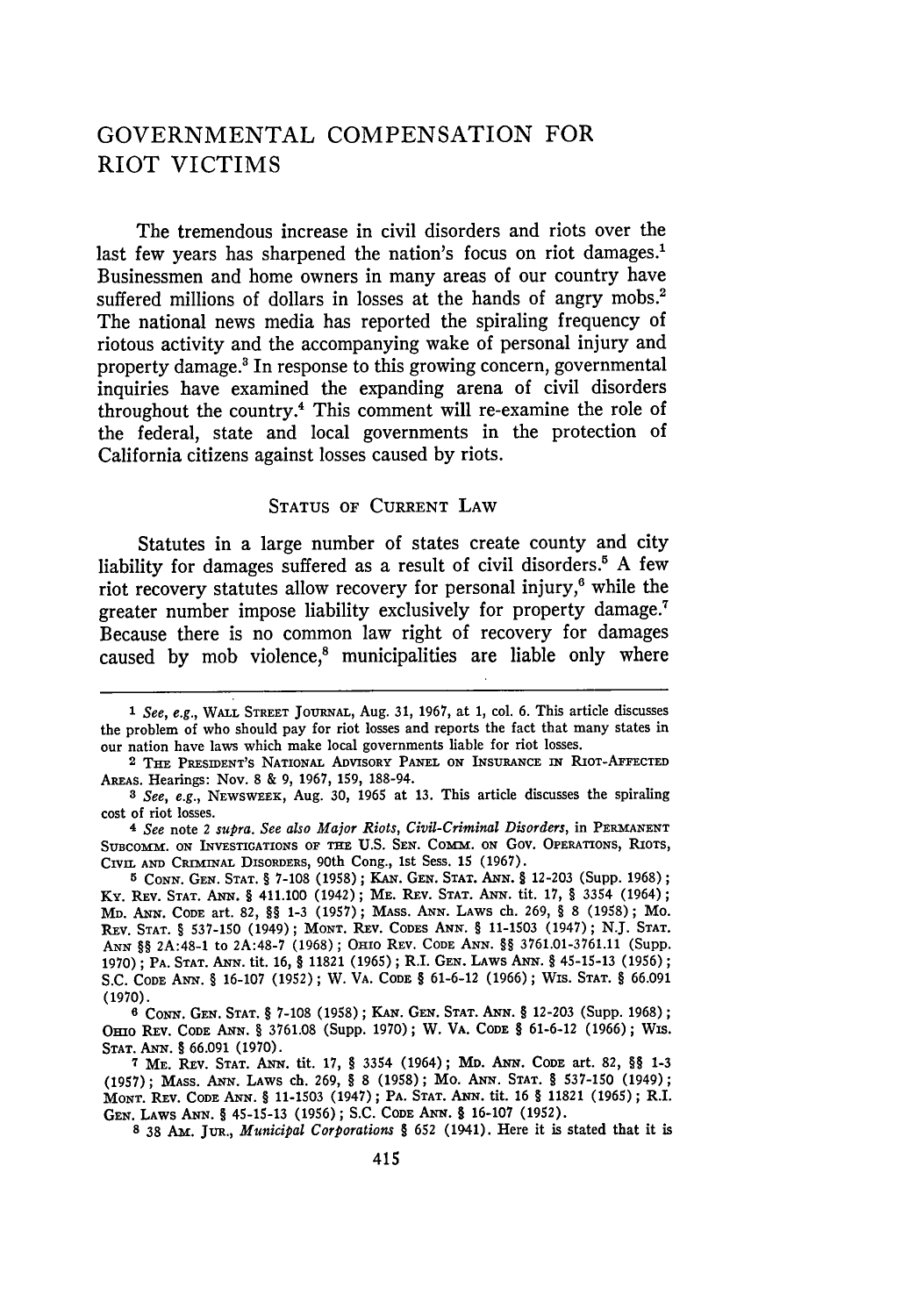statutory provisions create such liability.<sup>9</sup> Such statutes have generally been upheld by the courts as a reasonable exercise of the police power.10 Moreover, the courts have strictly construed such riot statutes where they allow recovery for personal injury<sup>11</sup> and liberally construed them where only property damages are recoverable.<sup>12</sup>

The purpose of these riot recovery statutes is based essentially upon the theoretical principles of protecting innocent citizens from catastrophic loss and encouraging public officials to maintain the highest degree of lawful order in the community. While the purposes of these statutes are similar, there are some technical distinctions worth noting. For example, of the riot statutes now in effect, only those of Connecticut, Kansas and Wisconsin allow recovery for both personal injury and property damages.<sup>13</sup> Statutes in Maryland, Kentucky and Connecticut bar recovery where the resulting damage could not have been prevented through reasonable diligence by local authorities.14 In other states, the courts have held that riot statutes apply only to property which is damaged or destroyed, and not to property which is stolen because this merely represents an interference with a "possessory right."<sup>15</sup> Other distinctions among riot

well settled law that a municipality is not liable for damages resulting from mob vio-<br>lence in the absence of statutory provision creating such liability.

<sup>9</sup> In City of Chicago v. Sturges, 222 U.S. 313 (1911), the court upheld as constitutional a statute which made local government entities liable for riot losses. Here the court indicates that it is a familiar common law rule that a state which creates subordinate municipal governments and vests in them police powers essential to the preservation of law and order may impose upon them a duty of protecting property from mob violence and hold them liable for loss caused by such violence.

*<sup>10</sup>But see* Kelly v. Beckman, **13** Ohio Misc. **219,** 234 **N.E.2d** 624 **(1967),** and Parker v. Board of County Comm'rs, 15 Ohio App. 2d 77, 239 N.E.2d 127 (1968). In *Kelly v. Beckman*, the court states that it was not enough to show simply an injury resulting from an unlawful assemblage of persons. In order to recover there must also appear a purpose of exercising correctional power **by** violence without authority of law. If it were not so, stated the court, then the Ohio statute would be unconstitutional.

**<sup>11</sup>***See, e.g.,* Halley v. City of Newark, 22 **N.J.** Misc. **139,** 36 **A.2d** 210 (1944); Lexa v. Zmunt, **123** Ohio St. **510, 176 N.E. 82 (1931);** Lanham v. City of Buckhannon, 97 W. Va. 339, **125 S.E. 157** (1924) **;** Landesman v. Board of County Comm'rs, 9 Ohio

App. **2d** 319, 224 **N.E.2d 532 (1967). <sup>12</sup>**See, *e.g.,* Roy v. Hampton, **108 N.H. 51, 226 A.2d 870 (1967);** Yalenezian v. City of Boston, **238** Mass. **538, 131 N.E.** 220 **(1921);** Marshall v. City of Buffalo, **50 App.** Div. 149, 64 **N.Y.S.** 411 **(1900).**

**<sup>13</sup>**The following statutes allow for both personal injury and property damage recovery: **CONw. GEN. STAT. ANN.** ch. **97** § **7-108 (1960);** KAN. **STAT. ANN.** *§* **12-203** (Supp. **1968);** WIS. **STAT. ANN.** ch. **66,** § **66.091 (1965). <sup>14</sup>**CoNN. **GEN. STAT.** § **7-108 (1958);** Ky. REv. **STAT.** ANN. § 411,100 **(1963);**

MD. **ANN.** CODE art. **82 §§ 1-3 (1957).** Contra, Palmer v. City of Concord, 48 **N.H.** 211 **(1868).** Here the issue before the court was whether the riot victim had given the local authorities notice of the impending danger to his property. The court held that such notice was not necessary and that it was no defense to show that the town could not have prevented the destruction of the property, or that none of the rioters were citizens of the town.

**<sup>15</sup>In** *Y lonozan* v. *City of Boston,* **238** Xa55, **538, 131 N.E,** *2?Q* **(1921),** the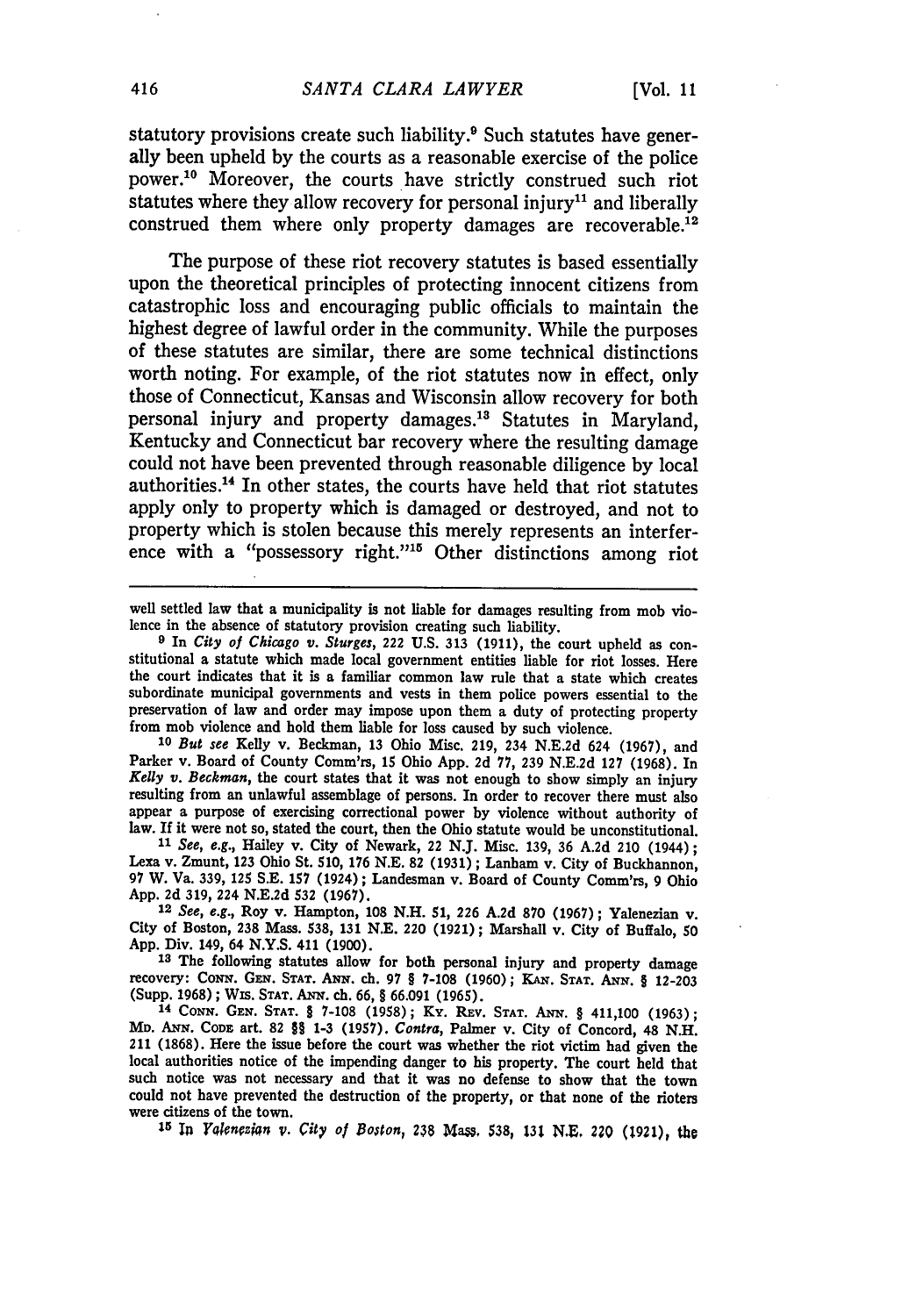recovery statutes appear in the various definitions of the terms "mob" and "riot."<sup>16</sup> In fact, a few states seek to avoid confusion in this respect by employing numerical definitions. $17$ 

Despite technical variations which occasionally lead to unusual court decisions,<sup>18</sup> most riot recovery statutes are substantially similar to the California statute which was repealed in 1963<sup>19</sup> just two years before the Watts riot in Los Angeles.<sup>20</sup> The California statute basically provided that a local agency is strictly liable for damages caused by riots;<sup>21</sup> that in order to recover, a plaintiff must not be contributorily negligent;<sup>22</sup> and that an action to recover for riot damages must be commenced within one year after the riot.<sup>23</sup> Unfortunately, this riot liability statute was repealed in 1963 due to the impact 24 of the *Muskopf* and *Lipman* cases decided by the

**16** In *Koska v. Kansas City,* 123 Kan. **362, 255** P. **57 (1927),** the court stated that the term "mob" was not a strictly legal term and was practically synonymous with "riot." In *Landesman v. Board oj County Comm'rs,* 9 Ohio App. **2d 319,** 224 **N.E.2d 532** (1967), the court stated that for purposes of the riot recovery statute, the term "mob" was not to be used in its generic sense.

**<sup>17</sup>**In *Aron v. City of Wausau,* 98 Wis. **592,** 74 N.W. 354 (1898), the court said that three persons were necessary to constitute a "mob" or "riot" under the state riot statute. In *Hibbs v. City of Wichita,* 176 Kan. **529, 271 P.2d 791** (1954), the court stated that five persons was the statutory minimum number of persons needed to constitute a "mob."

**<sup>18</sup>***E.g.,* Moore v. City of Wichita, 196 Kan. 636, 189 P. **372** (1920). Here off duty police officers broke into plaintiff's house without a warrant, searched the premises, physically injured the plaintiff and caused property damage. The court determined that such illegal police actions were within the scope of the state's riot statute.

**19 CAL.** GOV'T **CODE** §§ 50140-45 (West 1954), *repealed,* **CAL. STATS.** 1963 ch. 1681 § **18,** at 3266 (1963) [hereinafter referred to as the riot recovery statute] provided that a local agency is strictly liable for riot damages within its boundaries; that an action for recovery be commenced within one year after the commission of the act complained of; that a plaintiff must not be contributorily negligent; that payment of riot losses shall be paid **by** issuance of a warrant; and that the prosecution of rioters is the duty of the Attorney General of California.

**20** The Watts riot in 1965 alone caused millions of dollars in property damage and great human suffering. It was reported that 36 people died in the Watts rioting and that nearly 900 were injured. Additionally, more than 4,000 persons were arrested and estimates of property damage were set at 200 million dollars. *See* note 3 *supra.*

**21 CAL.** GOV'T **CODE** § 50140 (West 1954), *repealed,* **CAL. STATS. 1963** ch. **1681** § 18, at **3266** (1963).

**22** CAL. GOV'T **CODE** § 50142 (West 1954), *repealed,* CAL. **STATS.** 1963 ch. 1681 § 18, at **3266** (1963).

**23** CAL. GOV'T **CODE** § 50141 (West 1954), *repealed,* CAL. STATS. 1963 ch. 1681 § 18, at **3266** (1963).

**24** The California Law Revision Commission in its study of the impact of the *Muskopf v. Corning Hosp. Dist.,* **55** Cal. **2d** 211, **359 P.2d** 457 (1961), case recommended sweeping legislative changes. For an extended discussion of these recommended changes see 4 CAL. **LAw REvISION COMM'N** REPORTS, **RECOMMENDATIONS** & **STUDIES 834-85 (1963).**

court distinguished property which is physically damaged from property which is stolen during a riot and determined that stolen property was not damaged and thus not covered by the state's riot statute. *Accord,* Goldman v. Forcier, **68** R.I. 291, 27 A.2d 340 (1942).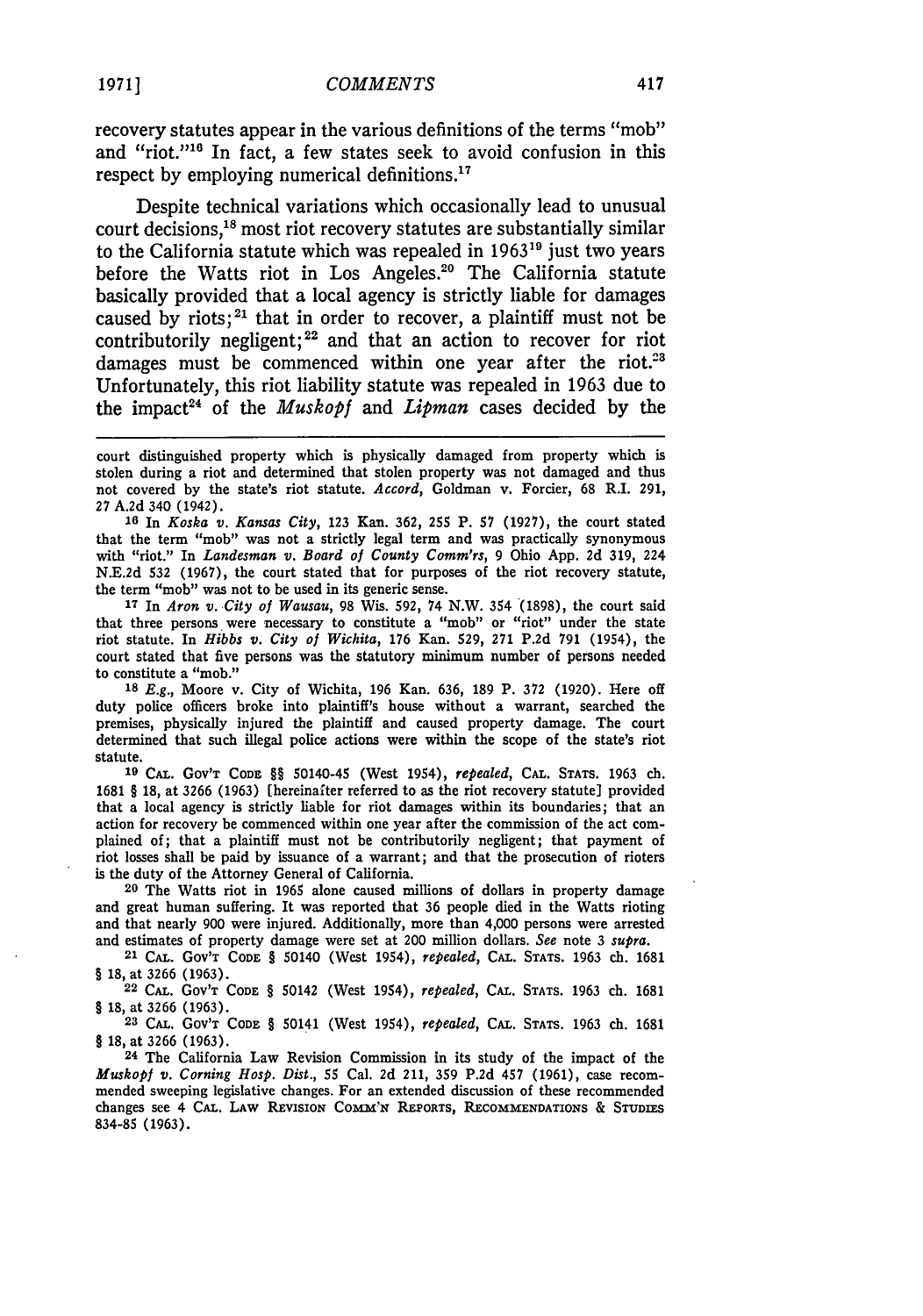California Supreme Court in January of 1961.25 Prior to these decisions, the doctrine of sovereign immunity protected governmental entities against civil liability, except where statutory provisions specifically imposed such liability. However, the *Muskopi* case decided that this doctrine of sovereign immunity was "mistaken and unjust," $26$  and that liability was to become the general rule. Thus, California's riot statute, which was originally designed<sup>27</sup> as a statutory waiver of government immunity, became a statutory provision operating in a general scheme of government liability. Unfortunately, the California Law Revision Commission, in its review of legislation affected by the *Muskopf* decision, viewed the riot statute as an "anachronism of modern law" and recommended its repeal. $^{24}$ 

### EFFECT OF REPEAL **ON** CALIFORNIA LAW

The repeal of California's riot recovery statute left thousands of citizens without an effective avenue of recovery against riot losses. Owing to the fact that civil disorders in California and elsewhere are increasing, the repeal of the riot statute was misconceived and contrary to the spirit of *Muskopf.29* Moreover, the legislature, at the time of the riot statute's repeal, enacted new laws<sup>30</sup> which made riot recovery against governmental entities virtually impossible. These

**<sup>25</sup>** Muskopf v. Corning Hosp. Dist., 55 Cal. 2d 211, 359 P.2d 457, 11 Cal. Rptr. 89 **(1961),** and Lipman v. Brisbane Elementary School District, **55** Cal. **2d** 244, **359 P.2d** 465, 11 Cal. Rptr. 94 (1961).

**<sup>26</sup>**In *Muskopi v. Corning Hosp. Dist.,* **55** Cal. **2d** 211, **359 P.2d** 457, 11 Cal. Rptr. 89 (1961), the court concluded that government immunity from tort liability must be discarded as "mistaken and unjust." This decision reversed the long standing principle that government entities were immune from civil liability for their torts unless they were made liable **by** statute.

**<sup>27</sup>***See* A. **VAN** ALSTYNE, **CAL.** GOVERNMENT TORT LIABILITY § **2.15** (Cal. Con't Ed. Bar 1964).

**<sup>28</sup>** There exists an apparent paradox between the reasoning of the California Supreme Court and the California Law Revision Commission with respect to their viewpoints on sovereign immunity. In *Muskopf v. Corning Hosp. Dist.,* 55 Cal. 2d 211, 213, **359** P.2d 457, 458, 11 Cal. Rptr. 89, 90 (1961), the court refers to government immunity from tort liability as an "anachronism . .. which has existed only by the force of inertia." On the other hand, the California Law Revision Commission refers to the liability imposed by the riot recovery statute as an "anachronism of modern law." 4 **CAL.** LAW REVISION COMM'N REPORTS, RECOMMENDATIONS **&** STUDIES 818 (1963).

**<sup>29</sup>**The spirit of *Muskopf v. Corning Hosp. Dist.,* 55 Cal. 2d 211, 359 P.2d 457, **<sup>11</sup>**Cal. Rptr. 89 (1961), is that the public convenience should not outweigh individual compensation when dealing with government tort liability.

**<sup>80</sup>***E.g.,* **CAL.** GOV'T CODE § 818.2 (West 1966), provides that a public entity is not liable for injury caused by adopting or failing to adopt an enactment or by failing to enforce any laws. *See also* Martelli v. Pollock, 162 Cal. App. 2d 655, **328** P.2d **795** (1958); and Rubinow v. County of San Bernardino, 169 Cal. App. 2d 67, 336 P.2d 968 (1959).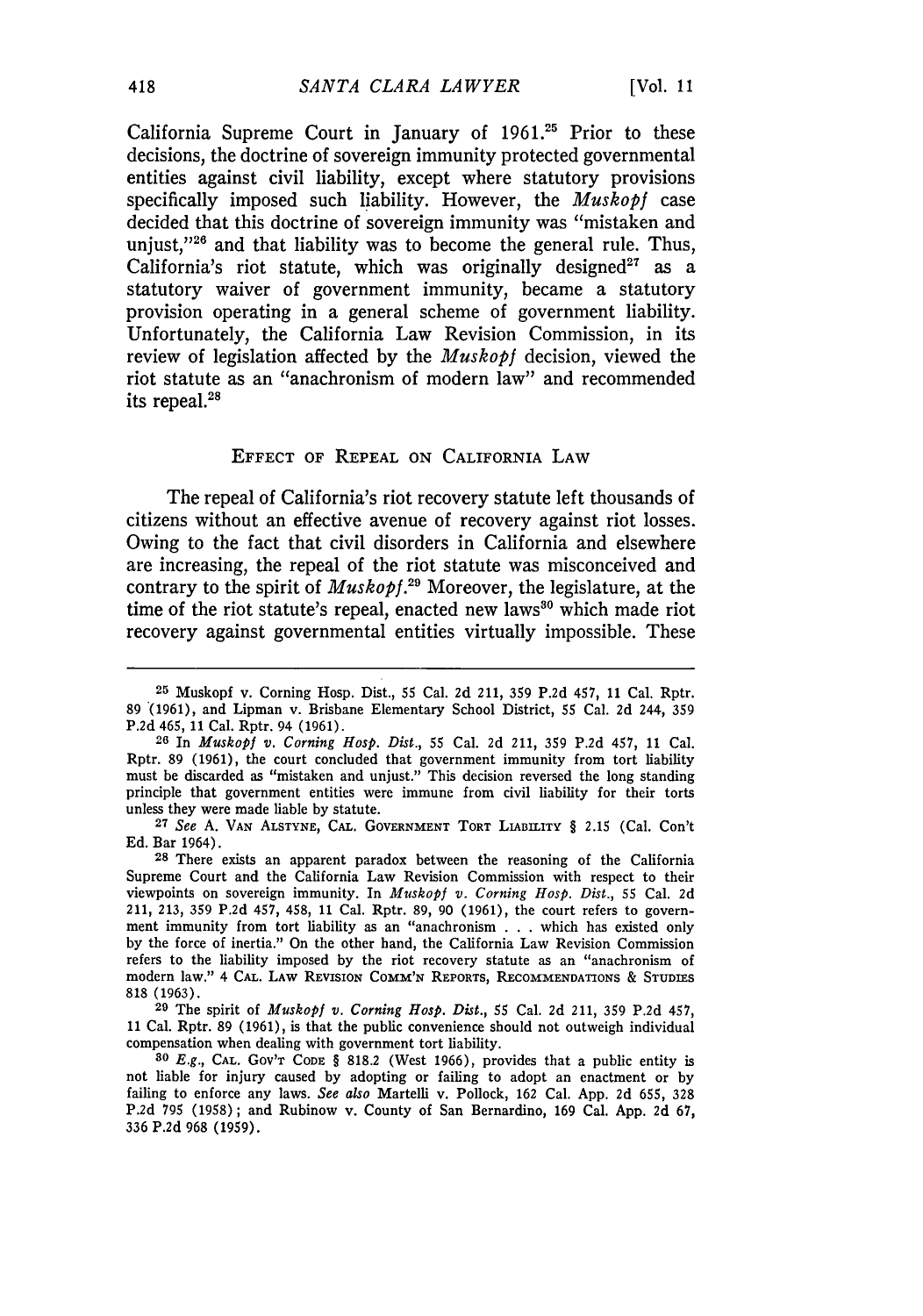statutes bar recovery against public entities and their employees, where injury is caused by a negligent or intentional failure to enforce the **law.31** This immunity effectively insulates governmental entities from responsibility for failure to protect California residents from mob violence. Consequently, California businessmen and property owners are left without recourse against any governmental entity, even where riot damages are the direct result of the government's wilful dereliction of duty.<sup>32</sup> Apparently, the convenience of avoiding riot liability has out-weighed consideration for individual compensation. This abrupt reversal from strict liability to complete immunity deserves careful re-examination.

## PRESENT REMEDIES

It is certainly reasonable that an innocent property owner<sup>33</sup> should not have to bear the entire burden of riot losses. However, the manner by which a riot victim receives compensation is open for consideration. As will be seen, there are several remedies available to the victim of riot losses. Unfortunately, a survey of such remedies reveals that they provide inadequate protection against damages caused by rioters.

Under California law the riot victim may have an avenue of recovery against the rioters themselves. $34$  The specific actions of trespass, conversion, assault and battery offer the riot victim some protection. However, difficulties in the identification of rioters and the futility of a civil action against an indigent rioter render these remedies impractical.

Yet, direct recourse against the rioters is not the only remedy. A few states provide state compensation to the victims of crime **. <sup>5</sup>** California has such a compensation statute which offers limited protection to California citizens.<sup>36</sup> The purpose of the statute is to

*<sup>31</sup> Id.*

**<sup>82</sup>** *Id.*

**<sup>33</sup>** For purposes of this discussion an innocent party is one who is not contributorily negligent.

<sup>34</sup> *Cf.* the theory of joint tortfeasers in *Schaefer v. Berinstein,* 140 Cal. **App.** 2d 278, 295 P.2d 113 (1956).

**<sup>35</sup>** The following state laws are crime victim compensation statutes: **HAwAIU** REv. LAWS ch. 351 (1968); **MARLYLAND ANN. CODE** art. 26A (Supp. 1970); MASS. **GEN.** Laws ch. 258 A. (1968); N.Y. ExEC. Law §§ 620-35 (McKinney Supp. 1970).

**<sup>36</sup>** CAL. GOV'T **CODE** §§ 13960-66 (West Supp. 1971). This act provides that it is in the public welfare to indemnify needy California residents for injuries suffered as a result of the commission of crime; that a victim is one who is physically injured; that a claim should be filed with the State Board of Control; that the claim must be presented within one year of the date of injury or death; that the state has subrogation rights against criminals; that the State Board of Control shall give notice and have a hearing and determine whether to award an indemnification.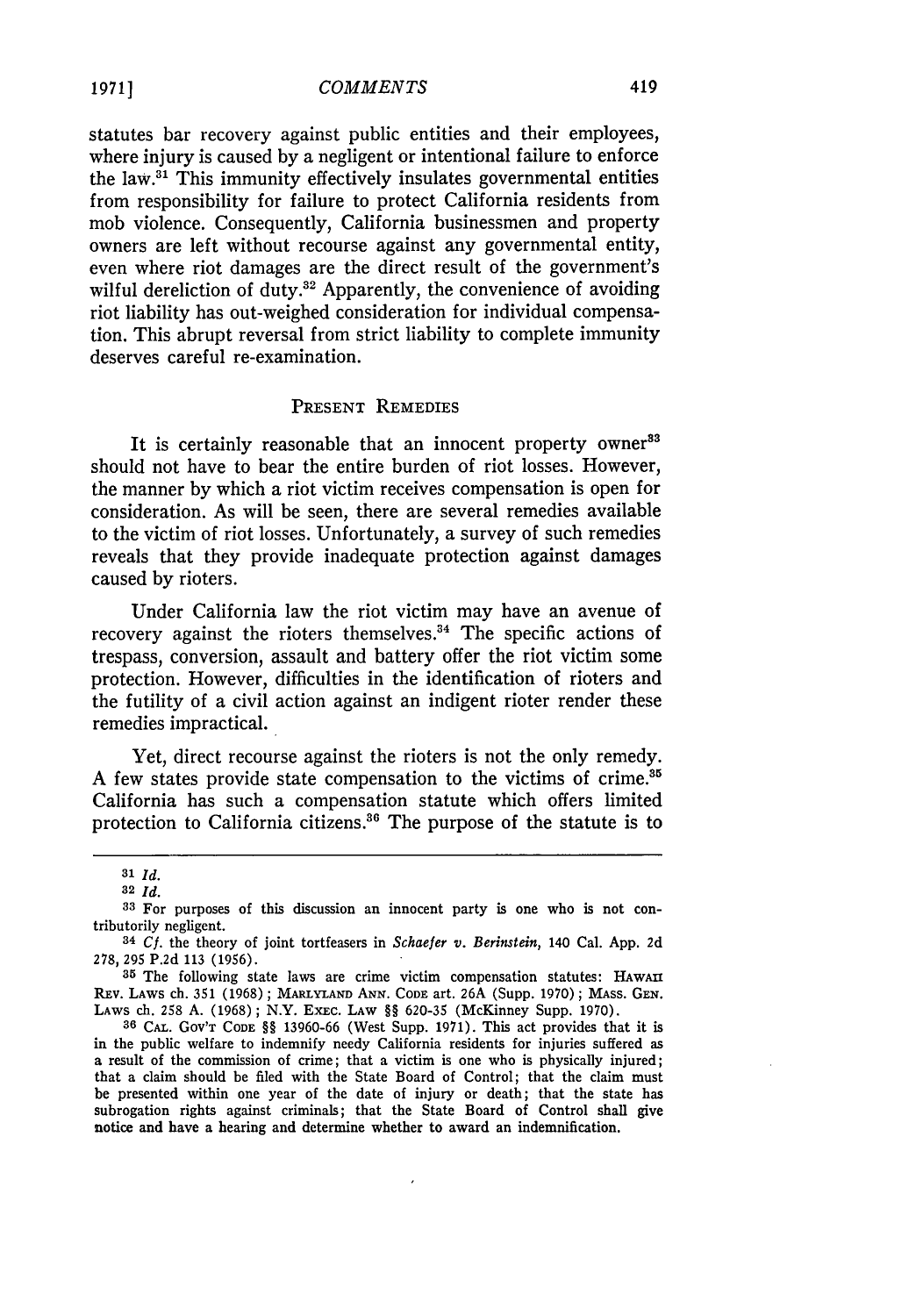indemnify those "needy" residents of the state who are victims of crimes committed in California.87 Basically, it provides that a victim who sustains personal injury as a result of a criminal act may be compensated; that the state has subrogation rights against the criminal; 88 that the Board of Control will determine whether compensation is appropriate;<sup>89</sup> and that \$5,000 is the maximum any victim may receive.<sup>40</sup> While the Crime Victim Act might in some instances protect a riot victim from the expense of personal injury, it would not protect most riot victims from property damage.<sup>41</sup> Furthermore, before any compensation is awarded, the Board of Control must establish that the claimant is needy and that the injury suffered was the direct result of the commission of a crime.<sup>42</sup> In addition to these requirements, the absolute limit of compensation under the act is \$5,000.48 For these reasons, the Crime Victim Act does not provide adequate protection against riot damage to California citizens.

Another avenue of riot recovery may exist if the victim has extended coverage insurance which protects against riot damages.<sup>44</sup> Unfortunately, the weaknesses of the private insurance remedy are numerous. For example, the term "extended coverage" refers to coverage in addition to the standard insurance policy and, hence, normally involves additional cost.<sup>45</sup> Consequently, a home owner or businessman who cannot afford<sup>46</sup> an extended coverage endorsement may have no riot damage protection. While it is true that state regulations guard against unfair premiums, such regulations do not guarantee that insurance will be within the insured's means.<sup>47</sup> Indeed, there is considerable evidence which indicates that securing

**<sup>45</sup>***Id.* at **19. <sup>46</sup>**The report **by** the President's National Advisory Panel on Insurance states that consumer complaints about the high cost of property insurance were a recurring theme of their field interviews. It was also reported that many property owners in the urban core area pay two to three times the standard rates for insurance coverage and that rates may run as high as ten times the standard cost. *Id.* at **152-53.**

**<sup>47</sup>***Id.* at 48-49. Most states provide that insurance rates shall not be "excessive, inadequate, or unfairly discriminatory." However, state regulation does not guarantee that insurance will be within the insured's means. It merely serves to regulate rates so that the cost is not excessive in relation to the risk assumed **by** the company.

**<sup>87</sup>** *Id. §* **13960.**

*<sup>88</sup>Id. §* **13963.**

**<sup>89</sup>** *Id.*

**<sup>40</sup>***Id.*

**<sup>41</sup>** The thrust of the California Crime Victim Act is toward providing compensa**tion** for personal injuries. Compensation for damaged property may be given only if such damage occurred while the victim was acting to prevent the commission of a crime. *Id. §§* **13960-74. <sup>42</sup>***Id. §* **13963.**

**<sup>48</sup>***Id.*

**<sup>44</sup>***Meeting the Insurance Crisis of Our Cities.* **A REPORT BY THE PRESIDENT'S** NATIONAL ADVISORY PANEL ON INSURANCE IN RIOT-AFFECTED AREAS 19-20 (1968).<br><sup>45</sup> *Id.* at 19.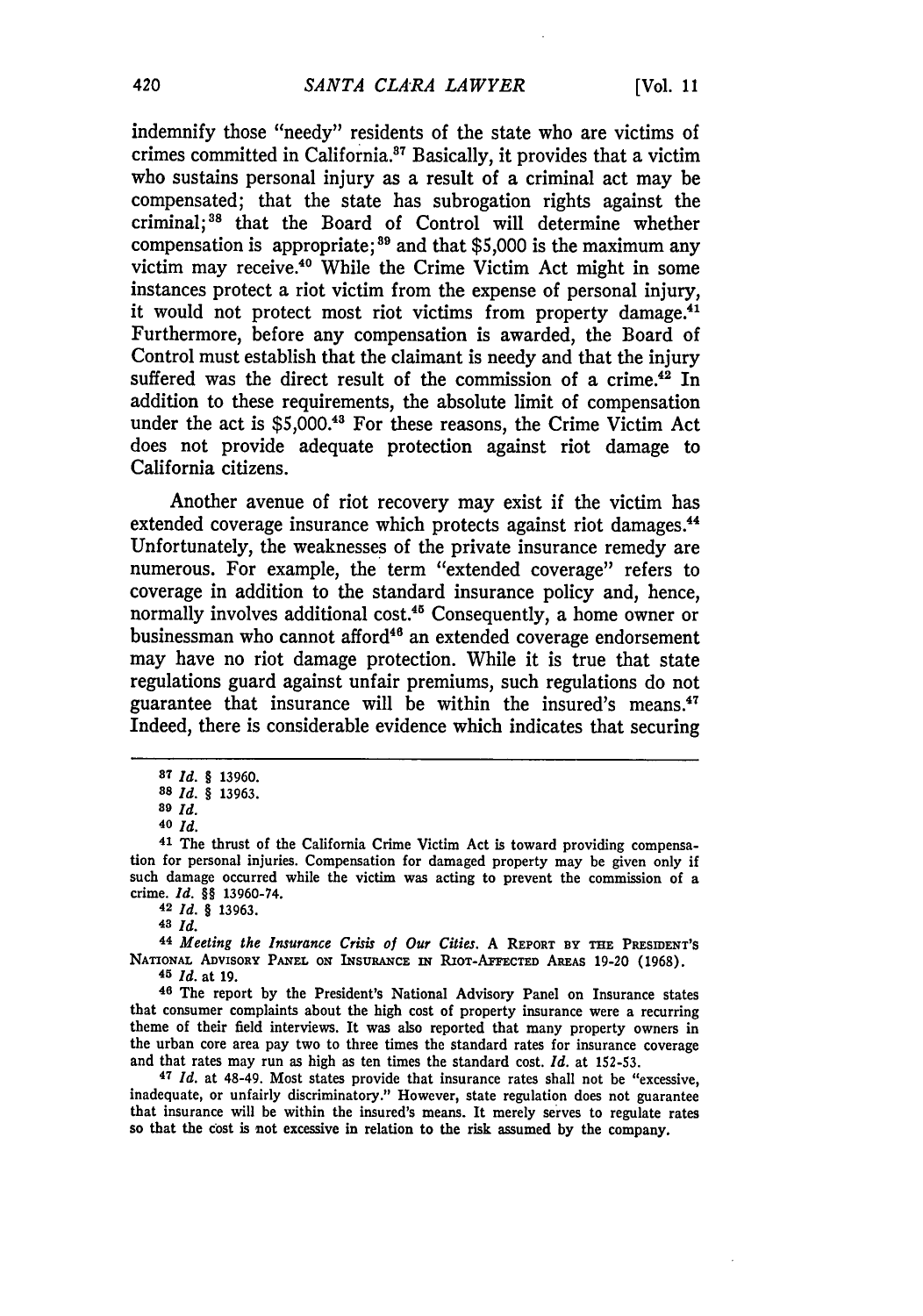insurance protection is virtually impossible for sizable numbers of citizens.4 s In fact, the *President's National Advisory Panel on Insurance in Riot-Affected Areas* reported that insurance companies view the urban core market as undesirable business and generally endeavor to avoid it.<sup>49</sup> The high cost of riot coverage and the reluctance of the insurance industry to write insurance in high risk areas results in an unfair distribution of insurance protection. While it is true that steps have been taken to provide for greater availability of extended coverage insurance, these efforts represent only a partial solution to a larger problem. For instance, the Urban Property Protection and Reinsurance Act of 1968,<sup>50</sup> which encourages private industry to make insurance coverage available to people in urban areas, does nothing for those citizens who cannot afford the luxury of insurance. For these people and others, $51$  the only practical protection against riot damage lies with the government.

## RE-EXAMINATION OF MUNICIPAL LIABILITY

For nearly a century, the California riot recovery statute played an important role<sup> $52$ </sup> in the protection of California residents against losses caused **by** riots. Yet today there is an apparent lack of protection for citizens against such losses.

Various arguments have been presented supporting municipal liability for riot losses.<sup>58</sup> The underlying theories supporting these arguments are based on two major principles: (a) protecting the individual property owner against riot losses for which there may be no other legal redress; 54 and **(b)** placing pressure on the local

**<sup>51</sup>**Many California citizens cannot secure insurance coverage because their coverage has been cancelled or because they live in an area where new insurance coverage is not offered. *See* note 48 *supra.* **<sup>52</sup>**While the California riot recovery statute saw little use in its near one

hundred year history, it did nevertheless afford protection to all California citizens. See e.g., Agudo v. County of Monterey, **13** Cal. **2d 285, 89 P.2d** 400 **(1939);** Bank of California v. Shaber, **55** Cal. **322 (1880);** Clear Lake Water Works Co. v. Lake County, 45 Cal. **90 (1872);** Fong Yuen Ling, Sam Yuen, Yin Tuck and **Ah** Yung v. The Mayor and Common Council of the City of Los Angeles, 47 Cal. **531 (1874).**

**<sup>54</sup>**In *City of Madisonville v. Bishop,* 113 Ky. 106, 67 S.W. 269 (1902), the court states that protecting the individual from loss due to riots is a principle purpose underlying riot recovery statutes. *Accord,* Roy v. Hampton, **108 N.H.** *51,* **226 A.2d 870 (1967).**

**<sup>48</sup>** *Id.* at **53.**

**<sup>49</sup>** *Id.* The report concludes that insurance is difficult to obtain because the insurance industry makes an effort to avoid urban core business.

**<sup>50</sup>** 12 **U.S.C.** §§ **1749bbb, 1749bbb-21 (1968).** This statute is commonly called the Urban Property Protection and Reinsurance Act of **1968.** It provides government reinsurance for companies who qualify and will write high risk insurance in areas where insurance is normally difficult to obtain.

*<sup>53</sup>See* David, *Municipal Liability in Tort in California,* **7** So. **CAL.** L. REV. **372** (1934).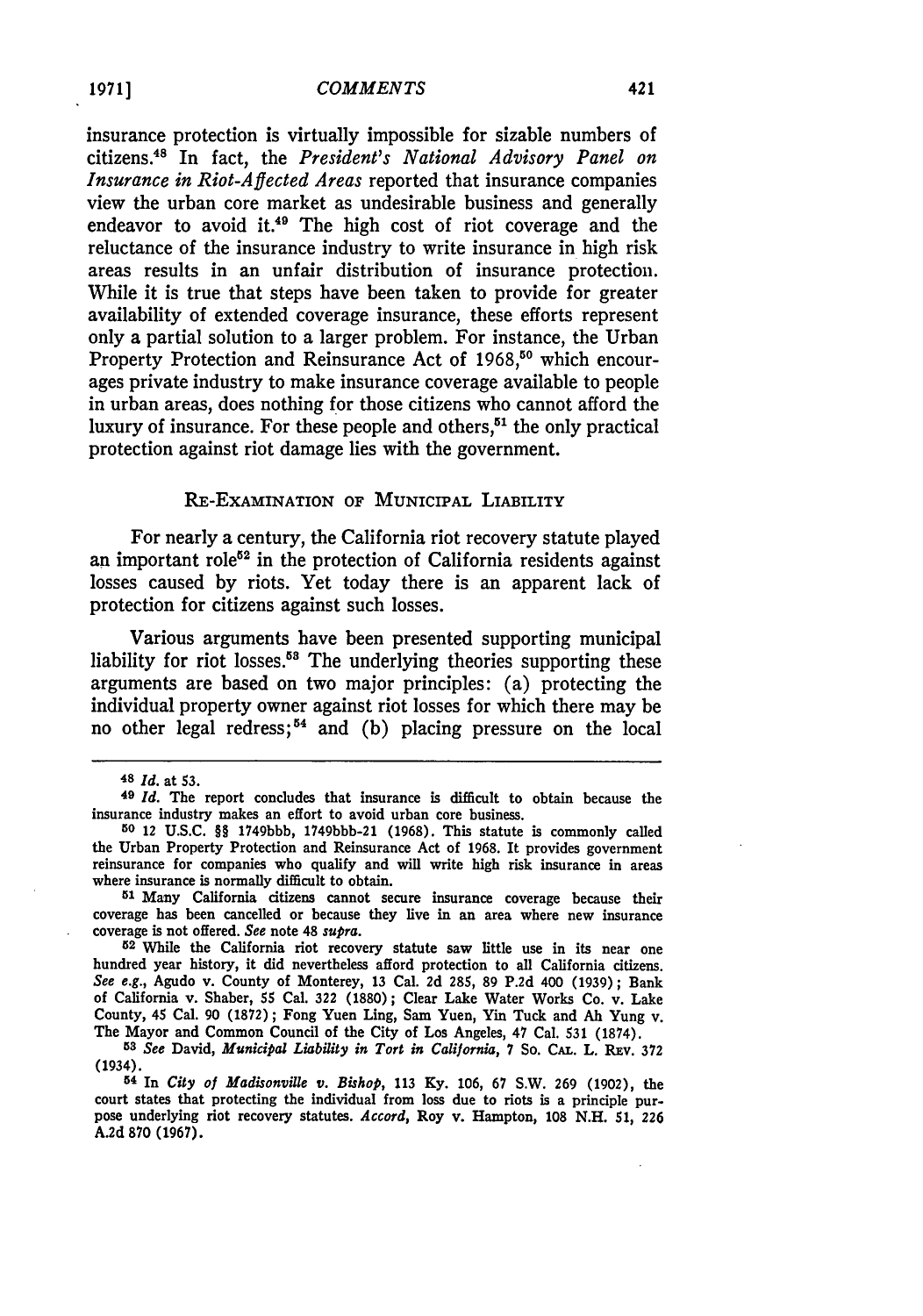governmental body to maintain the highest degree of law and justice so as to minimize its liability for damage.<sup>55</sup> Among the chief arguments against municipal liability for riot losses are the following: (a) liability does not promote a high degree of law and order; (b) private insurance coverage is sufficient; and (c) municipal riot liability may be too expensive for municipalities. In order to understand the value of municipal riot liability, some study must be given to the arguments against such liability.

While there are no studies which prove that municipal liability for riot losses pressures local government to maintain a high degree of law and justice, it seems logical that liability would have such an effect. Implicit in this argument is the notion that local taxpayers will stimulate local authorities toward the solution of existing social problems which invariably lead to violence.56 Local governmental riot liability would serve as a deterrent to riots because it places the expense of riot losses squarely on the shoulders of the local taxpayer. Consequently, local taxpayers, in order to avoid the additional tax burdens resulting from riot damage, are encouraged to become involved in the community by dealing with problems which might lead to mob violence.

The next major criticism of municipal riot liability suggests that private insurance offers sufficient protection against damage caused by riots. This argument is entirely inadequate because a significant number of persons cannot secure insurance protection.<sup>57</sup> For this group of people there is little, if any, practical recourse<sup>58</sup> for riot losses and, in effect, they are left at the mercy of the mob.<sup>59</sup>

The final argument against municipal riot liability deserves careful consideration. This argument suggests that liability for riot losses is potentially too costly for local governments, especially in large cities where there is a shift in population and wealth to the suburbs. However, the question of potential expense is really a question of statutory regulation because the extent of municipal riot liability can be carefully controlled.<sup>60</sup> For example, municipal riot

**<sup>55</sup>** In *Yalenezian v. City of Boston,* **238** Mass. 596, 131 N.E. 220 (1921), the court indicates that a purpose of local government riot liability is to place pressure on the local government to maintain a high degree of law and order. *Accord,* City of Madisonville v. Bishop, **113 Ky. 106,** 67 S.W. **269 (1902).**

**<sup>56</sup>** *See,* REPORT OF THE NATIONAL ADVISORY COMMISSION **ON CIVIL** DISORDERS, (1968), for a study of riots and their causes.

**<sup>57</sup>***See* notes 48, 49 & **50** *supra.*

**<sup>58</sup>**Difficulties in the identification of rioters and the possibility of indigent rioters make civil actions in trespass, conversion, assault and battery generally ineffective.

**<sup>59</sup>** This situation is especially unfortunate in California where residents have enjoyed riot recovery protection for nearly a century.

**<sup>60</sup>** California presents an extreme example of how well legislation can protect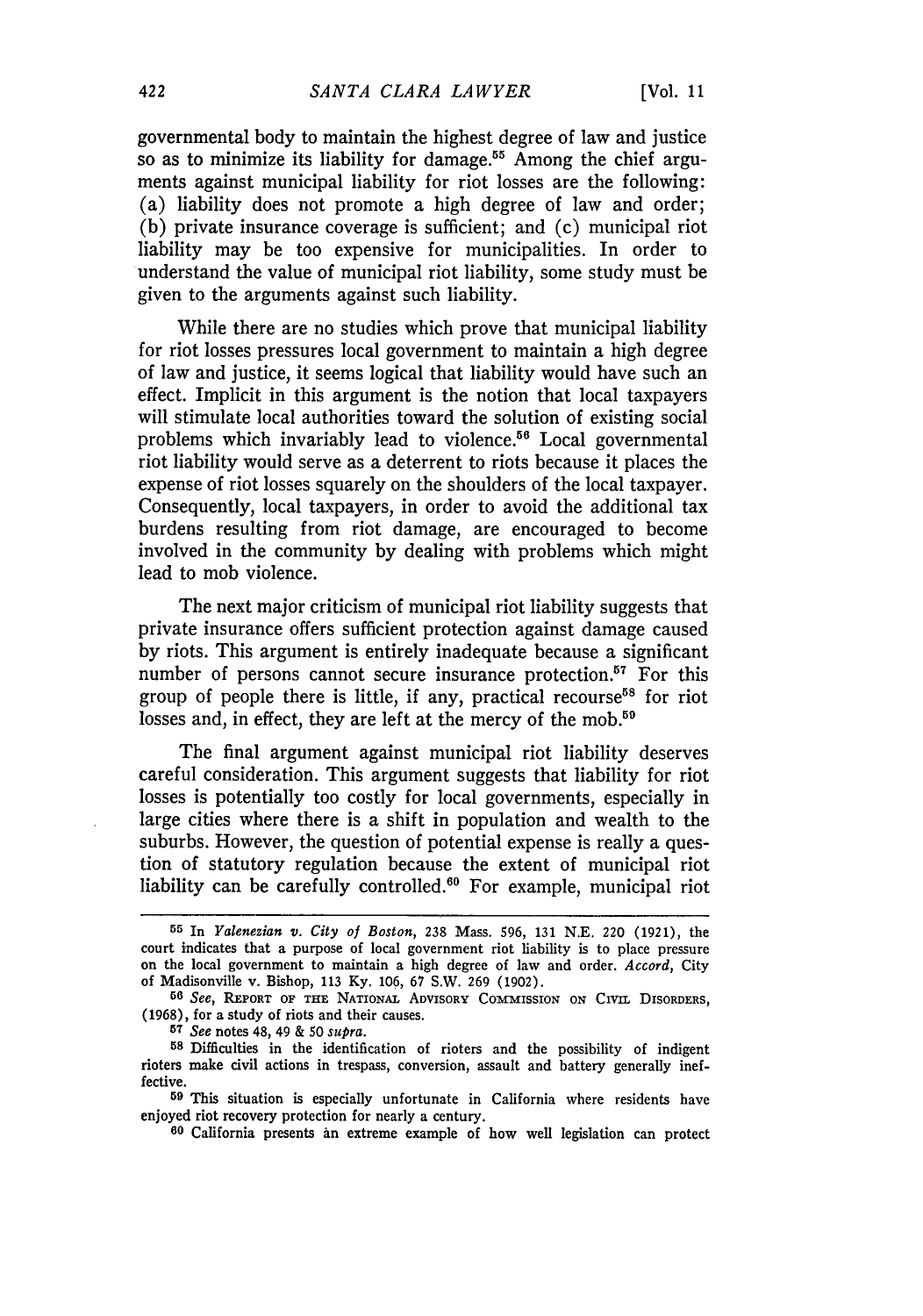liability could be limited by statutory provision to a fixed percentage of the actual loss suffered, as is the case in Maine. $61$  Or municipalities could be given subrogation rights against the rioters themselves, as is specifically allowed in Maine, Massachusetts, Missouri, Ohio, Rhode Island and Wisconsin.<sup>62</sup> Further, protection could be given the municipality by limiting recovery to situations where the city is negligent in its duties,<sup>63</sup> or where notice of impending danger is given to the city.64 Therefore, since the extent of riot liability can be carefully limited by statute, the argument against municipal liability on the grounds of expense is poorly reasoned and contrary to past experience.<sup>65</sup>

#### PROPOSALS FOR NEW LEGISLATION

Because the arguments against municipal riot liability appear weak in contrast to the effective relief afforded by a riot recovery statute,<sup>66</sup> the question arises as to what type of legislation would best serve the interests of California residents.

The repealed California strict liability riot statute was perhaps too sweeping in the liability which it imposed upon municipal and county governments. $67$  For this reason, new state legislation could be drafted to protect local government from over-extended liability. This might be achieved by limiting recovery to 75 percent of the actual losses suffered, and providing a \$50 deductible clause, as is done in Massachusetts.<sup>68</sup> Such provisions have the two-fold effect of providing a remedy against catastrophic loss for riot victims while protecting the municipality against limitless liability. Similarly, a provision granting subrogation rights to the city against individual rioters<sup>69</sup> would act to protect both the public and the financial

**61 ME.** REV. **STAT. ANN.** tit. **17,** § 3354 (1964).

**64** Such a provision would protect the municipality from liability for riot damage for which it had no previous warning and thus no way of knowing that protection was needed.

**65** There have been few reported cases where the California riot recovery statute was used as the basis for recovery. For a listing of these cases, *see* note **51** *supra.* **66** *See* notes 54 & 55 *supra.*

**67** *See* CAL. **GOv'T CODE** § 50140-45 (West 1954), *repealed,* **CAL. STATS.** 1963 ch. 1681 § 18, at 3266 (1963).

**68** MASS. ANN. LAWS ch. 269, § 8 (1968).

**69** Wis. **STAT. ANN. ch. 66,** § **66.091 (1965),** has such a subrogation clause.

the government from unwanted liability. However, it seems only fair that local government entities should accept liability where their negligence has directly caused the damages suffered.

**<sup>62</sup> ME. REV. STAT. ANN.** tit. **17,** § 3354 (1964); **MAss. ANN. LAWS** ch. 269, § **8 (1958); Mo. ANN. STAT.** § 537-150 (1949); Onro **REV. CODE ANN.** § **3761.08** (Supp. **1970);** R.I. **GEN. LAWS ANN.** § **45-15-13 (1956);** WIS. **STAT.** *ANN.* § **66.091 (1970).**

**<sup>63</sup> This limitation on** recovery is seen **in the following statutes:** CONN. **GEN. STAT. ANN.** § **7-108 (1958); MD. ANN. CODE art. 82,** §§ **1-3 (1957); KAN. GEN. STAT. ANN.** *§* **12-203** (Supp. **1968);** Ky. **REV. STAT.** ANN. *§* **411.100 (1942).**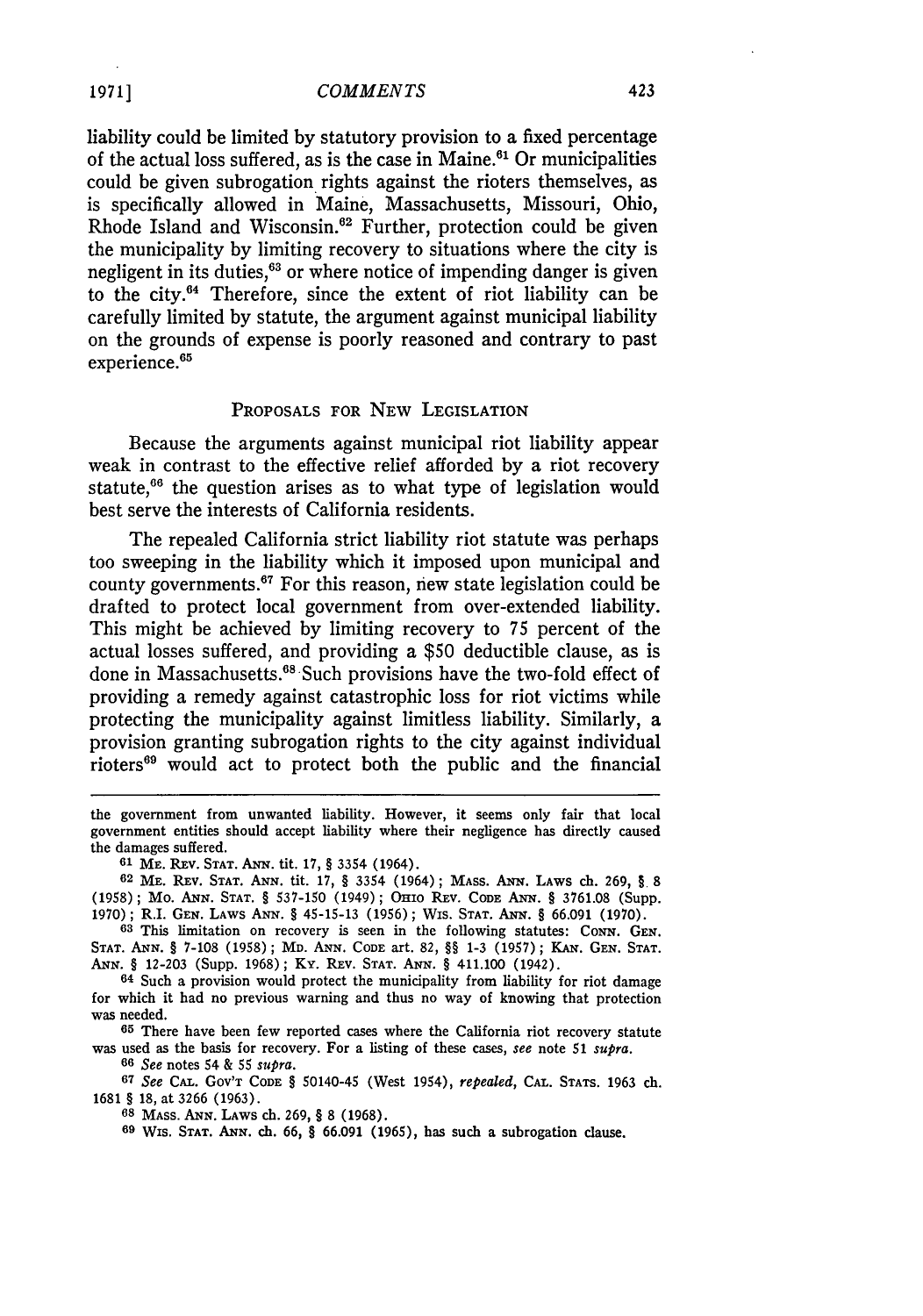integrity of the municipality. Such a provision would also insure renewed diligence on the part of law enforcement in the investigation and arrest of rioters.

However, such proposals alone are not enough. The problem of nationwide riot damages and the grievances underlying their occurrence indicate that riot recovery legislation is a nationwide concern.<sup>70</sup> In the last few years federal involvement in the control of criminal activity and its underlying causes has been the subject of considerable legislation.71 Against this background it is entirely appropriate that the federal government enact legislation protecting United States residents against losses caused by riots.

The structure of federal riot legislation could be modeled after the following example:

*Section 1. Declaration of Purpose.*

The Congress hereby declares that it is in the public's best interest and welfare to indemnify innocent residents of the United States against personal injury and property damage caused **by** riots within the United States.

*Section 2. Victim of Riot Defined.* **A** victim of riot damage as used in this legislation is any United States resident who suffers either personal injury or property damage as a direct consequence of riot activity.

> **A.** For purpose of this legislation, an innocent United States resident is one who is not contributorily negligent respecting the damages suffered.

*Section 3. Riot Defined.* For purposes of this legislation, a riot is defined as any use of force or violence disturbing the public peace by five or more persons acting together without authority of law.

*Section 4. Administration of the Act.* A Federal Riot Recovery Commission is created **by** this act to hear and award claims of United States residents seeking relief from riot losses. The Federal Riot Recovery Commission shall be a three member tribunal appointed **by** the President with the advice and consent of the Senate.

*Section 5. Filing of Claim; Report of Attorney General; Amount of Recovery.* Upon presentation of a claim of riot injury, the Federal Riot

**70** Riot recovery legislation is properly a national concern because many of the problems underlying riots are national in scope. For example, the war in Southeast Asia, civil rights and equal opportunity for minority groups are problems which cannot be solved **by** local governments alone.

*71* See, e.g., The Omnibus Crime Control and Safe Streets Act of **1968,** 42 U.S.C. §§ 3701-3781 (1968), which is federal legislation concerned with the control of criminal activity throughout the nation. *See also* The Economic Opportunity Act of 1964, 42 U.S.C. §§ 2701-2994 (1964), which seeks to improve the social conditions which lead to criminal activity.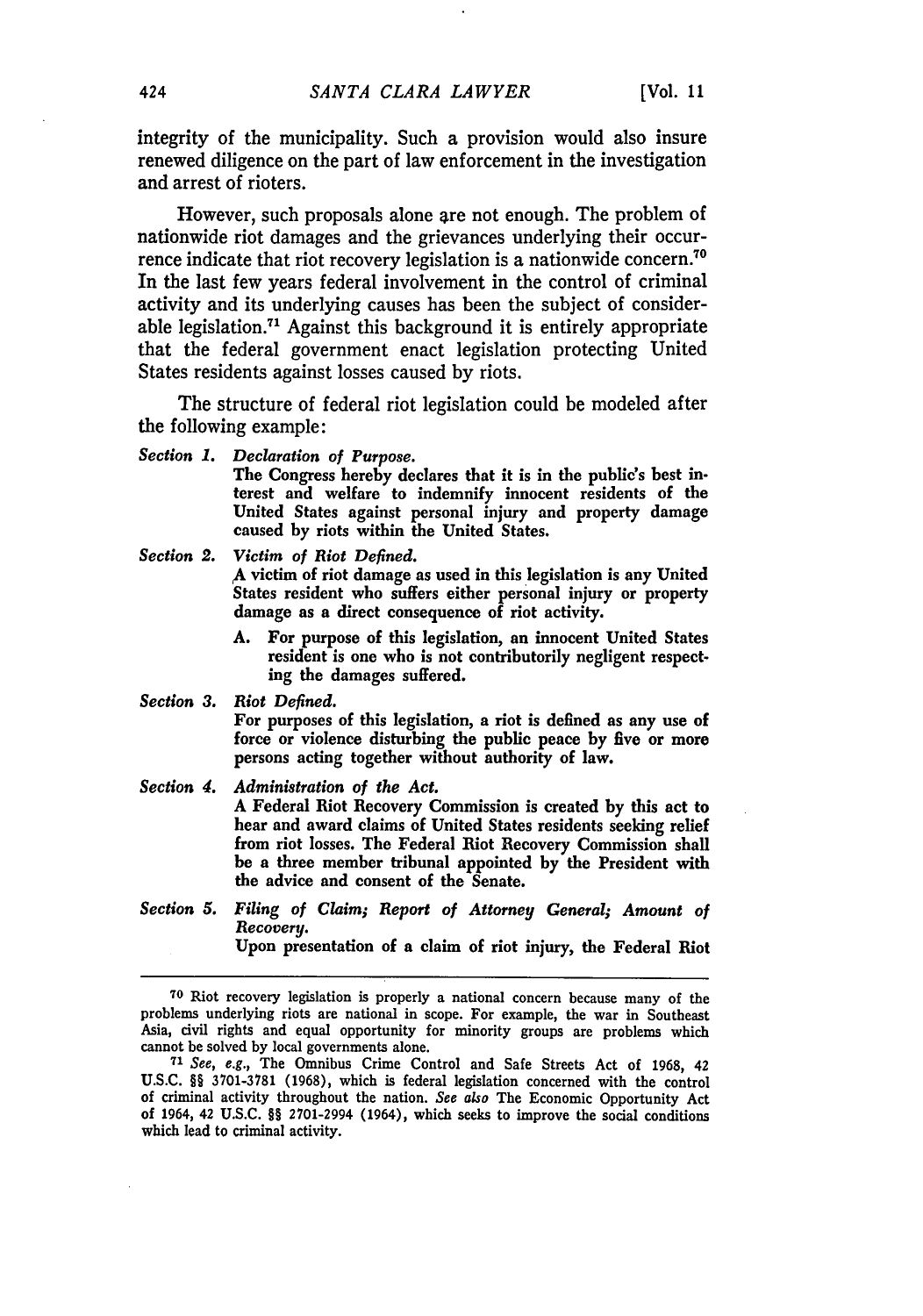Recovery Commission shall fix a time and place for the hearing of the claim, and send notice thereof to interested parties and to the United States Attorney General. Prior to such hearing, the United States Attorney General shall investigate the facts of each claim. At the hearing the Attorney General shall submit to the commission evidence showing:

- **A.** The nature of the circumstances involved;
- B. The direct relationship between riot activity and the losses complained of;
- **C.** The extent of injury; and
- **D.** Other evidence as the board may require. The Federal Riot Recovery Commission will then reach a decision concerning the amount of award, if any. The Commission may reduce the award to the extent that the claimant has received indemnification from any other source.

#### *Section 6. Mutuality of Federal and Local Liability.*

Under this act, the federal government shares liability for riot losses with the municipality or municipalities within whose boundaries the damage complained of occurred. **A** municipality's annual liability under this act shall not exceed five percent of the municipality's annual tax revenues. The remaining cost of riot recovery shall be assumed **by** the federal government.

## *Section 7. Subrogation Rights and Payment of Claims.*

**If** a claim is paid under this act, the municipal government(s) shall be subrogated to the rights of the claimant to whom such claim was paid.

Federal payment of awards under this act shall be paid from a separate appropriation made to the Federal Riot Recovery Commission from the federal budget. Municipal payment of awards under this act shall be paid out of existing revenues or **by** the levy and collection of taxes for payment of awards.

The purpose of such federal legislation is to guarantee adequate protection to all innocent victims against riots and to act as a deterrent against their occurrence. Such a deterrent effect is best achieved by making the local governmental entity mutually liable with the federal government for riot losses.<sup>72</sup> The liability imposed on local governments would, however, be limited to a small percentage of the local entity's yearly tax revenues. Such a measure protects local government from limitless liability while preserving the riot deterrent effect which only local liability can produce.

Aside from the fact that federal legislation could provide complete protection to riot victims and act to deter the occurrence

**<sup>72</sup>**The deterrent effect is only brought about when the local community is aware of its liability for riot losses and therefore, as a means of escaping such liability, sets up machinery to solve grievances which might lead to riots. **If** there is no special local government liability for riot losses, then there is no financial threat which will stimulate community involvement.